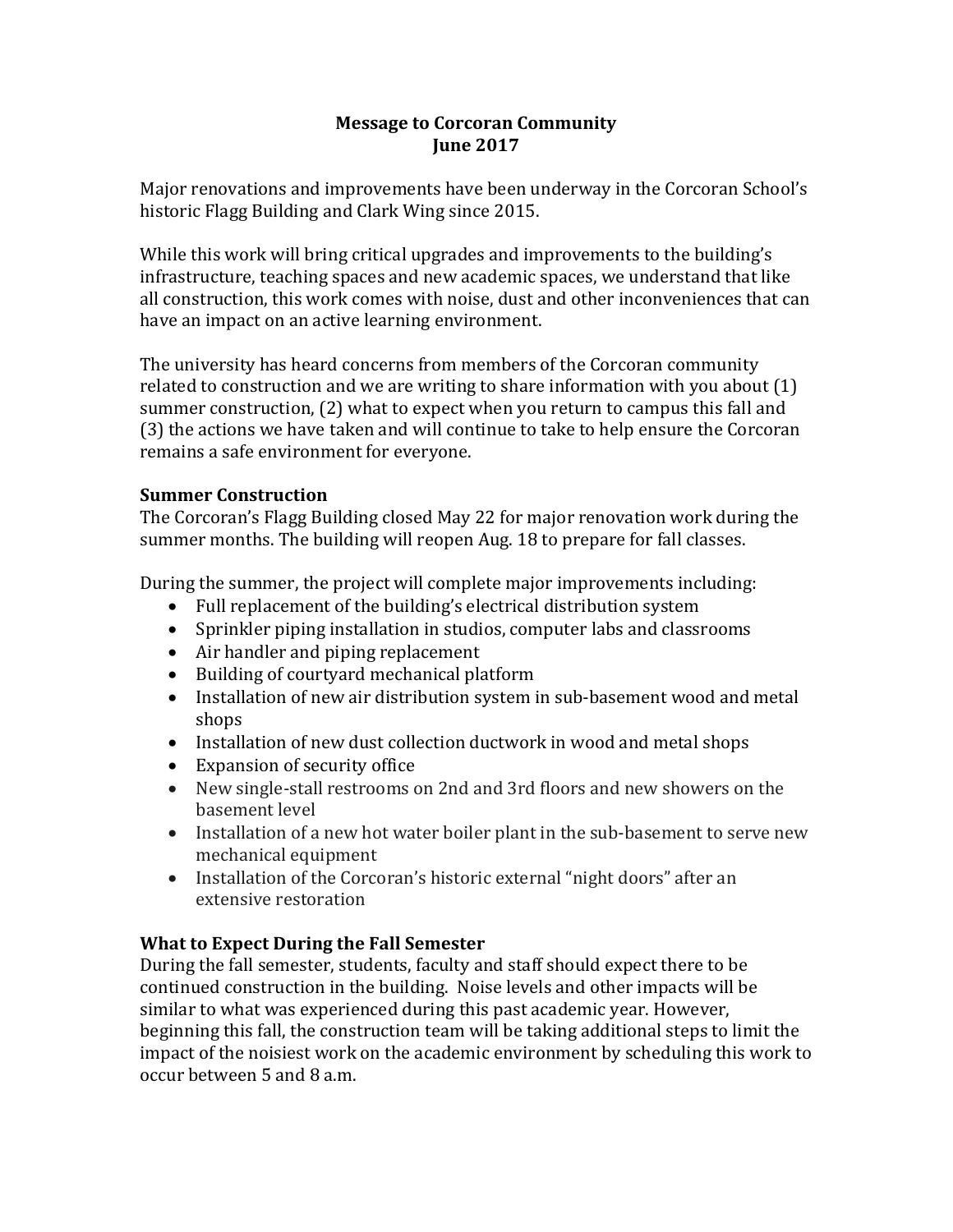The renovation will include the following activities during the fall semester:

- The Second Floor, Grand Stairway, Rotunda, Clark Stairway and Landing, and sub-basement (excluding wood and metal shops) will be active construction sites. These areas will be closed to students and employees.
- Scaffolding will be erected in the Atrium within the colonnade areas, and construction will be in process above the scaffolding. Scaffolding will also be built over the Grand Stairway and Clark Stairway and Landing.
- The main building entrance and corridors around the Atrium will be available for passage.

## **Actions GW Will Continue to Take to Help Ensure a Safe Environment**

As many of you are aware, staff from GW's Office of Health and Emergency Management have engaged with the Corcoran community regarding this project and have evaluated and responded to concerns as they have arisen. In response to early complaints about dust caused by the renovations, the university's contractors installed 12 air scrubbers. In addition, a protocol has been established for daily inspection of the air scrubbers and enhanced frequency of cleaning in the building during the construction.

In addition, the university contracted with outside experts to conduct additional monthly air monitoring to ensure there are no harmful materials in the air. This spring, GW hired Triumvirate Environmental to conduct independent air monitoring in the building. The testing is based on national standards for air quality protection as defined by the National Institute of Occupational Safety and Health (NIOSH), the Environmental Molecular Sciences Laboratory (EMSL), and the American Society for Testing and Materials (ASTM).

Testing was conducted on March 23, April 21, and again on May 23 for the specific materials formaldehyde, asbestos, silica, lead, and Total VOC (as n-Hexane). The sampling results for all tests showed there was no health or regulatory cause for concern. All test results were within the acceptable range for federal standards,

Testing will continue on a monthly basis during the duration of construction. If results identify air samples that are not within regulatory standards, additional testing will be conducted and remediation efforts will be implemented to ensure air quality safety standards are being met.

Although testing has shown the air to be safe, we do appreciate that some members of the community may wish to take extra precautions if they have specific concerns or sensitivities. To assist with this, facemasks that cover the nose and mouth are available for use by students, faculty and staff upon request in the director's office suite.

For any general observations / questions about environmental Health and Safety within the Corcoran, please contact: [safety@gwu.edu,](mailto:safety@gwu.edu) or [202-994-4347.](tel:%28202%29%20994-4347)